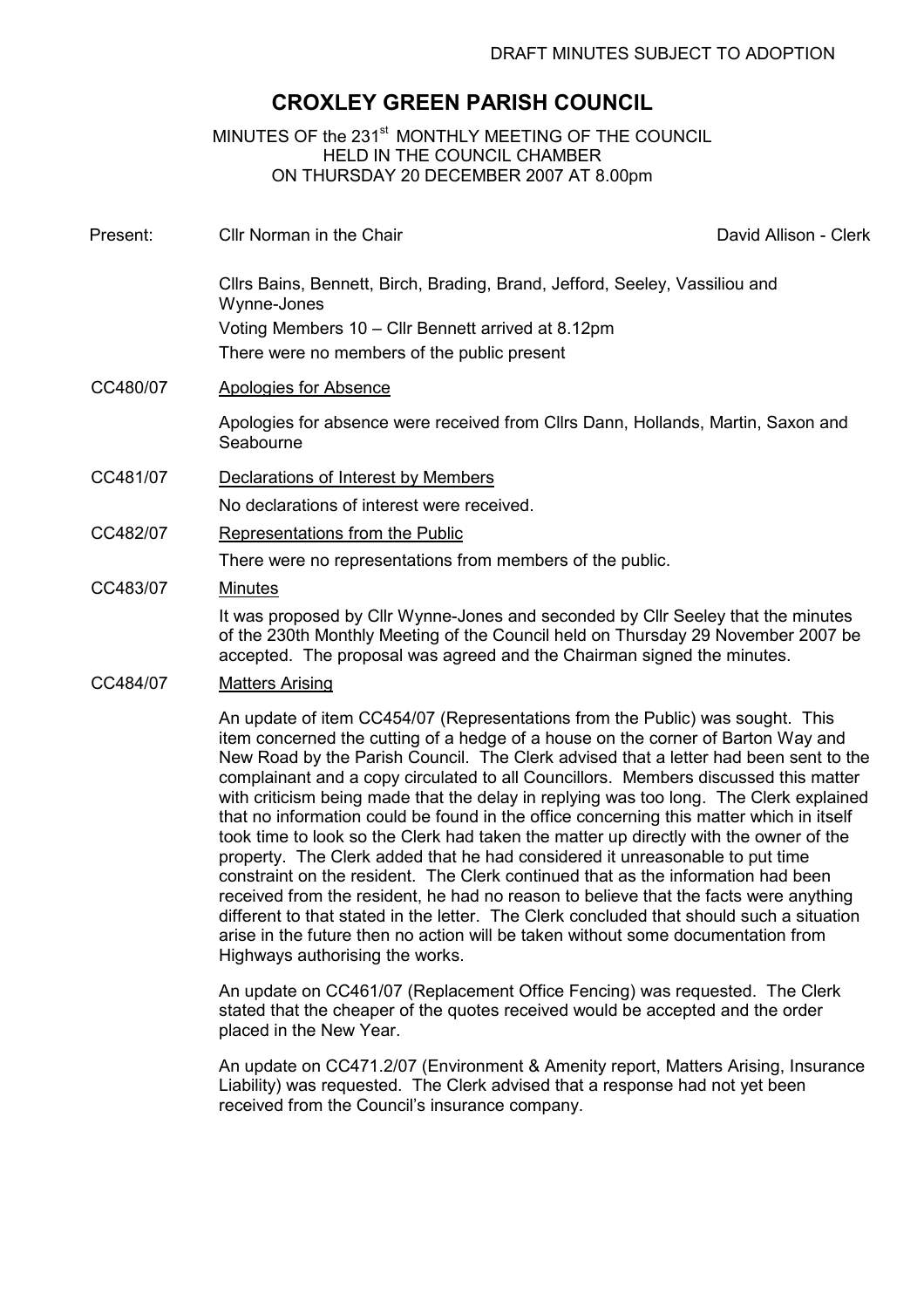### CC485/07 Committee Reports

### CC485.1/07 Environment and Amenity Committee held on Tuesday 4 December 2007

It was proposed by Cllr Seeley and seconded by Cllr Shafe that the minutes of the Environment and Amenity Committee held on Tuesday 4 December 2007 be adopted. The proposal was agreed.

## CC485.2/07 Any matters arising

Under item EA410/07 (Garden Competition Presentation), a Member raised the point of running the Garden Competition given the small number of residents who actually take part. The Chairman said that this would be a matter for the Environment & Amenity Committee to consider at their next meeting in firming up on their budget proposals for next year.

#### CC485.3/07 Planning and Development Committee held on Wednesday 5 December and Wednesday 19 December 2007

The Chairman pointed out that this Council meeting was being held a week earlier than usual and although the Clerk had prepared the Minutes of the Planning & Development meeting held on the 19 December, they had not been distributed to Members.

It was proposed by Cllr Wynne-Jones and seconded by Cllr Bennett that the minutes of the Planning and Development Committee held on Wednesday 5 December 2007 be adopted. The proposal was agreed.

#### CC485.4/07 Any matters arising

An update on item PD721/07 (Cycling on Pavements) was requested. The Clerk advised that he could not recall off hand the status of the matter but would check and progress at the earliest opportunity.

#### CC485.5/07 Finance and Administration Committee held on Thursday 11 October 2007

The Chairman reminded Members that this Council meeting was being held a week earlier than usual and although the Clerk had prepared the Minutes of the Finance & Administration meeting held on the 13 December, they had not been distributed to Members.

#### CC486/07 Budget 2008/09

The Chairman introduced this item and asked the Clerk to elaborate. The Clerk advised that Members had already been distributed with a consolidated draft budget for 2008/09, version 4 dated 11 December 2007. The Clerk added that an updated version was being made available at this meeting, dated 18 December, which updated expenditure figures to 18 December 2007. The Clerk added that some small adjustments had also been made to the budget resulting in a draft precept of £266,082. The Clerk emphasised that this was a draft budget and Members would be considering their Committee proposals in more depth in the January round of meetings.

A lively debate took place concerning the priorities for the Parish Council and the contribution it can make to the community as a whole when setting the budget. It was pointed out that the practice of using funding from General Reserves to assist in buffering projects or expenditure levels does mean that in alternate years, the full costs would have to be borne and this would have a direct impact on the precept.

The Chairman concluded the discussion by requesting that each of the Council's Committees in the January round of meetings would need to carefully scrutinise and prioritise the budget proposals being put forward.